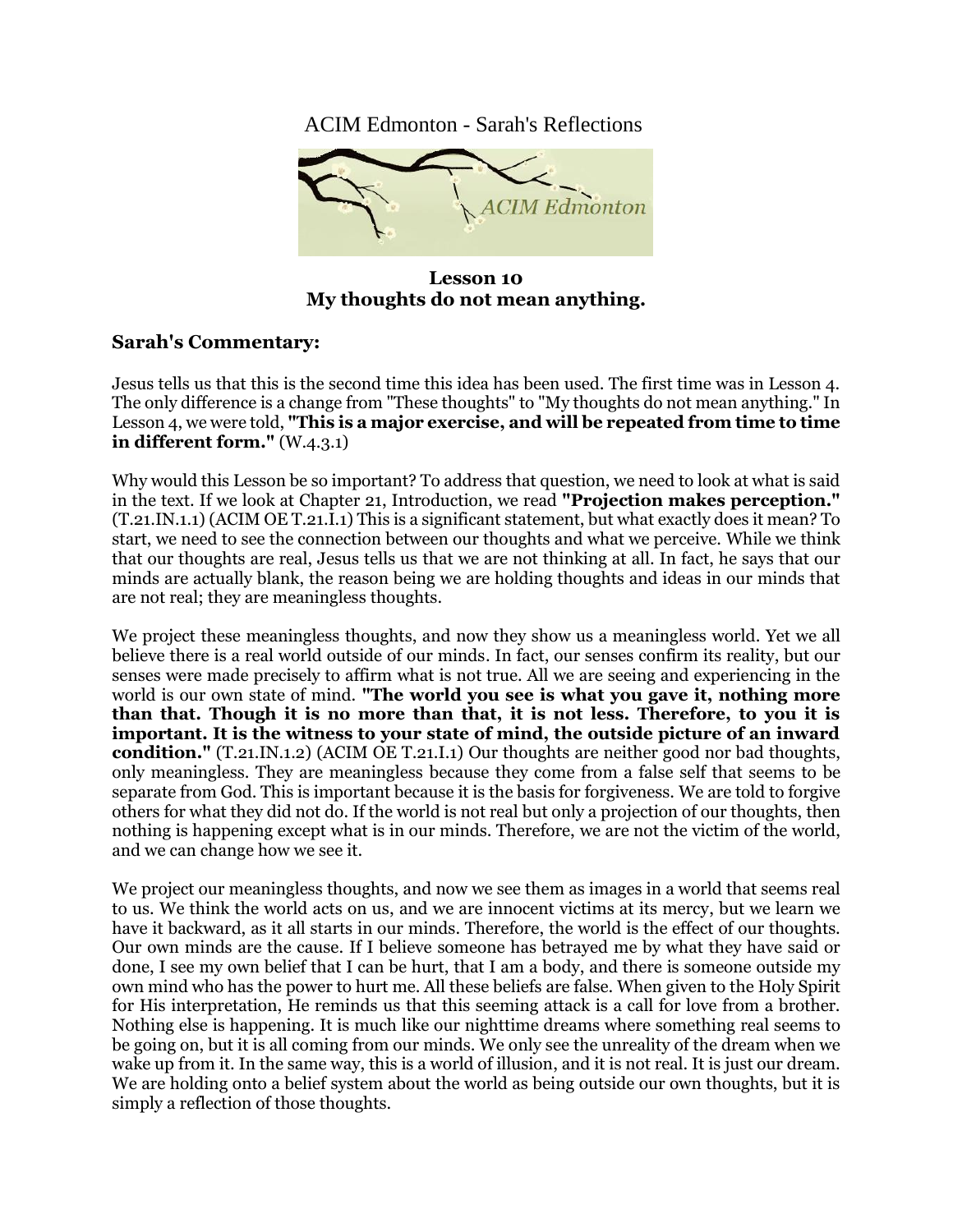What do we do when we are feeling distressed, troubled, or unhappy about a situation in our lives? We try to make changes in the world, don't we? We try to solve the problem by changing something "out there." Yet Jesus reminds us, **"Therefore, seek not to change the world, but choose to change your mind about the world."** (T.21.IN.1.7) (ACIM OE T.21.I.1) Because we currently hold the belief that the world is separate from our thoughts, we try to work with the effects of our thoughts, but working with effects cannot bring real change. The only change that has meaning is the healing of our misperceptions. We can only do the healing by recognizing that what we are seeing is false. It has no meaning because it comes from a meaningless thought. The cause of everything we see in the world are our own thoughts.

We are asked to look at our thoughts without selection or judgment and remind ourselves that the thought about\_\_\_\_ does not mean anything. Our minds are full of thoughts and ideas that don't mean anything. We are to try to look at these thoughts with no personal attachment. What this means is that the "you" who doing the looking is not the same one who is thinking the thoughts. This "you" is the observer of those thoughts. It is awareness, watching the thoughts without any judgment. Eckhart Tolle describes his epiphany, sitting on a park bench, thinking thoughts of despair when he asks himself, "Who is thinking these thoughts?" In this question, there is a realization of another part of the mind that is asking the question. In that moment, he becomes his awareness, leaving the thinking mind and coming to a place of peace and ultimately, having an experience of awakening.

Apply this practice to **". . . all the thoughts of which you are aware, or become aware in the practice periods."** (W.10.1.1) Jesus tells us, **"The reason the idea is applicable to all of them is that they are not your real thoughts."** (W.10.1.2) What are our "real thoughts?" The thoughts that currently occupy our minds do seem like real thoughts, don't they? Yet we are told there is no reality to what we think we think! Jesus says we don't really know our real thoughts. He says that we **". . . have no basis for comparison as yet."** (W.10.1.4) And we won't until we have some experience of our real thoughts behind the illusory thoughts we are thinking. When we do have an experience of our real thoughts, he says that we **". . . will have no doubt that what you** [we] **once believed were your** [our] **thoughts did not mean anything."** (W.10.1.5) What we have the assurance of, however, is that real thoughts are currently in our right minds while illusory thoughts come from our wrong minds. What we call the wrong mind is the part of the mind that has identified itself with the ego thought system of separation. The right mind is where the truth of what we are resides. It is hidden from us by our illusory thoughts. It is where the Holy Spirit waits for us to turn to Him for His reinterpretation of what we are currently thinking. It is wonderful that we have the decision-making power within us to choose what we believe simply by bringing our false thoughts to the truth. This is the experience of the miracle, where our false perceptions are shifted as illustrated in the example of Eckhart Tolle.

Does that mean that we deny what we see in the world as just an illusion? Definitely not, as it is not helpful to deny what we currently believe or we would just be doing a spiritual bypass rather than looking at our thoughts. All we are asked to do is watch the thoughts and be willing to do this exercise by seeing a thought and affirming it does not mean anything.

Currently, I am involved in addressing a difficult situation that seems to have no easy solution. Lawyers are involved and everything seems tenuous. What a tremendous opportunity for me to look at all my obsessive concerns and all my neurotic future projections as I remember **"My thought about** [this situation] **does not mean anything."** (W.10.4.3) When I acknowledge that maybe there is another way to see this situation, I am willing to be shown. When I think that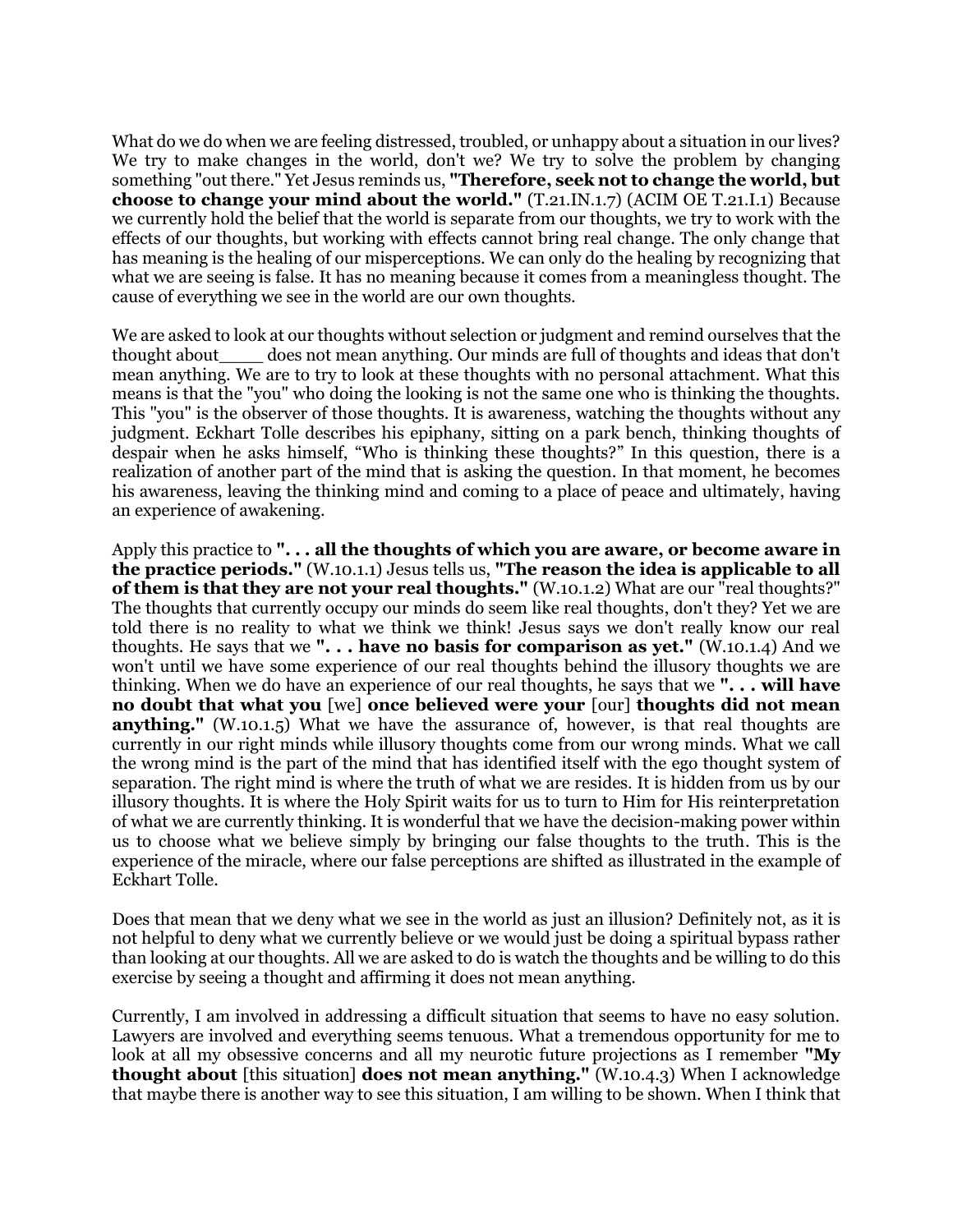I know how to see the situation and what to do, I am using my own past experience to try to solve a problem in form that seems beyond solving. I am not making way for the miracle to come forth. The Holy Spirit will reinterpret any situation when we invite Him in.

Today, search your mind for **". . . all the thoughts that are available to you, without selection or judgment."** (W.10.4.4) **"You might imagine that you are watching an oddly assorted procession going by, which has little if any personal meaning to you."** (W.10.4.6) We are practicing a kind of detachment here. We are simply witnessing our thoughts. **"Try to avoid classification of any kind."** (W.10.4.5) It matters only that I look at the thoughts and watch them pass by without any judgment. You may wonder who is doing the looking at these odd assortments of thoughts that may include worry, hatred, anger, jealousy, sadness, frustration, discomfort, fantasies, planning, anticipation, strategizing, discomfort, or whatever? My mind may be chewing on a grievance against someone, strategizing how to get even, looking at how to fix a relationship, solve a problem, or plan my day.

When we step back to a place outside this thinking mind, we join with Jesus, or the Holy Spirit, or whatever the symbol of eternal love is for you, and watch the self that is doing the thinking. This thinker is just a character in the dream, but the aware mind behind the dream figure can step out of the dream and become the observer of the character who is thinking that what it believes are meaningful thoughts. It is an important exercise because **"***This idea will help to release me from all that I now believe.***"** (W.10.4.3) Incredible as that sounds, the basis for what I believe is that I have actually left the truth of who I am and separated from Love! It is my belief that I am now different and separate from you and everyone else and have a special, individual self that I call Sarah.

It is not an easy exercise because our thoughts are so much on automatic pilot that we are not aware of them most of the time. When we try to look at what we are thinking about, it can be difficult for the untrained mind.

If any of these exercises are a strain, we should then reduce the time to less than a minute. Just be aware of any resistance. It will be there! Try not to judge the thoughts that come up. It is helpful to recognize that they are not important, meaningful, good, bad, big, insignificant, beautiful, or tragic. They are nothing. When we categorize them and put judgment on them, we believe that what is actually nothing and means nothing is indeed important. If, for example, I am feeling vengeful or jealous, I judge myself because I think of these as bad thoughts. I then judge myself for not being sufficiently loving or spiritual; or I may judge some of my thoughts as meaningful and important and, based on those judgments, I think of myself as loving or spiritual. What is important is to look at all thoughts without judgment. Behind these thoughts is where the truth lies.

The purpose of this exercise is to recognize how we are blocking our real thoughts. Our meaningless thoughts are what keep us from the peace and joy given us in our inheritance. They block our awareness of the Self we are, perfect and lacking nothing. Yet we cling to our own limited self. We may wonder, as Byron Katie asks us to consider, who would I be without these thoughts? We have used all kinds of words and ideas about ourselves in constructing who we think we are. This self-concept we have constructed and the world we think is real is all that covers over the mystical, which we think we have lost. Yes, we have lost our way, but we can never change who we are as the Christ Self. This journey is about coming to the awareness of this Self. We may be nervous about what it means to know the Self we are, but that is just another meaningless thought.